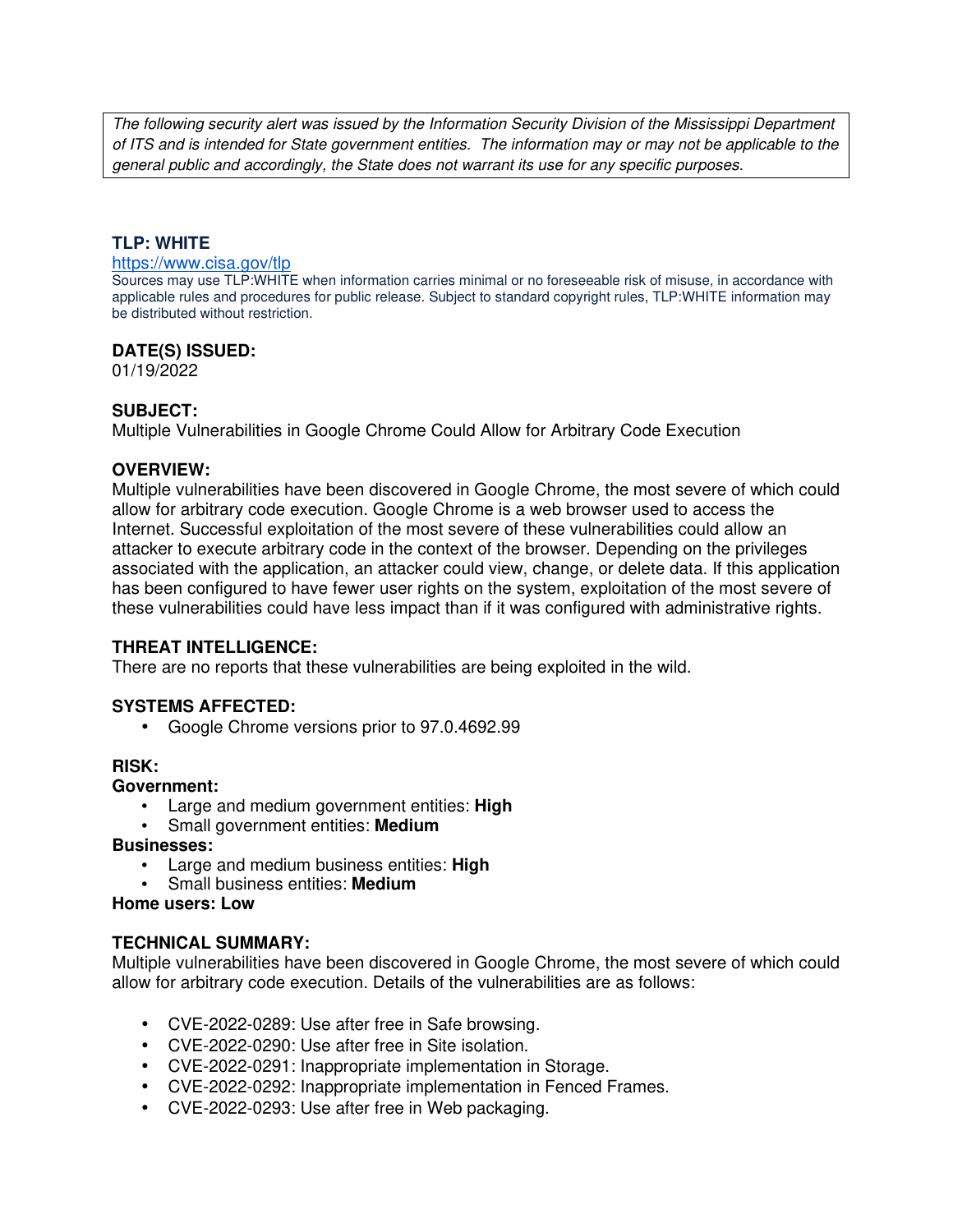- CVE-2022-0294: Inappropriate implementation in Push messaging.
- CVE-2022-0295: Use after free in Omnibox.
- CVE-2022-0296: Use after free in Printing.
- CVE-2022-0297: Use after free in Vulkan.
- CVE-2022-0298: Use after free in Scheduling.
- CVE-2022-0300: Use after free in Text Input Method Editor.
- CVE-2022-0301: Heap buffer overflow in DevTools.
- CVE-2022-0302: Use after free in Omnibox.
- CVE-2022-0303: Race in GPU Watchdog.
- CVE-2022-0304: Use after free in Bookmarks.
- CVE-2022-0305: Inappropriate implementation in Service Worker API.
- CVE-2022-0306: Heap buffer overflow in PDFium.
- CVE-2022-0307: Use after free in Optimization Guide.
- CVE-2022-0308: Use after free in Data Transfer.
- CVE-2022-0309: Inappropriate implementation in Autofill.
- CVE-2022-0310: Heap buffer overflow in Task Manager.
- CVE-2022-0311: Heap buffer overflow in Task Manager.

Successful exploitation of the most severe of these vulnerabilities could allow an attacker to execute arbitrary code in the context of the browser. Depending on the privileges associated with the application, an attacker could view, change, or delete data. If this application has been configured to have fewer user rights on the system, exploitation of the most severe of these vulnerabilities could have less impact than if it was configured with administrative rights.

## **RECOMMENDATIONS:**

The following actions should be taken:

- Apply the stable channel update provided by Google to vulnerable systems immediately after appropriate testing.
- Run all software as a non-privileged user (one without administrative privileges) to diminish the effects of a successful attack.
- Remind users not to visit un-trusted websites or follow links provided by unknown or untrusted sources.
- Inform and educate users regarding the threats posed by hypertext links contained in emails or attachments especially from un-trusted sources.
- Apply the Principle of Least Privilege to all systems and services.

# **REFERENCES:**

## **Google:**

https://chromereleases.googleblog.com/2022/01/stable-channel-update-for-desktop\_19.html

# **CVE:**

https://cve.mitre.org/cgi-bin/cvename.cgi?name=CVE-2022-0289 https://cve.mitre.org/cgi-bin/cvename.cgi?name=CVE-2022-0290 https://cve.mitre.org/cgi-bin/cvename.cgi?name=CVE-2022-0291 https://cve.mitre.org/cgi-bin/cvename.cgi?name=CVE-2022-0292 https://cve.mitre.org/cgi-bin/cvename.cgi?name=CVE-2022-0293 https://cve.mitre.org/cgi-bin/cvename.cgi?name=CVE-2022-0294 https://cve.mitre.org/cgi-bin/cvename.cgi?name=CVE-2022-0295 https://cve.mitre.org/cgi-bin/cvename.cgi?name=CVE-2022-0296